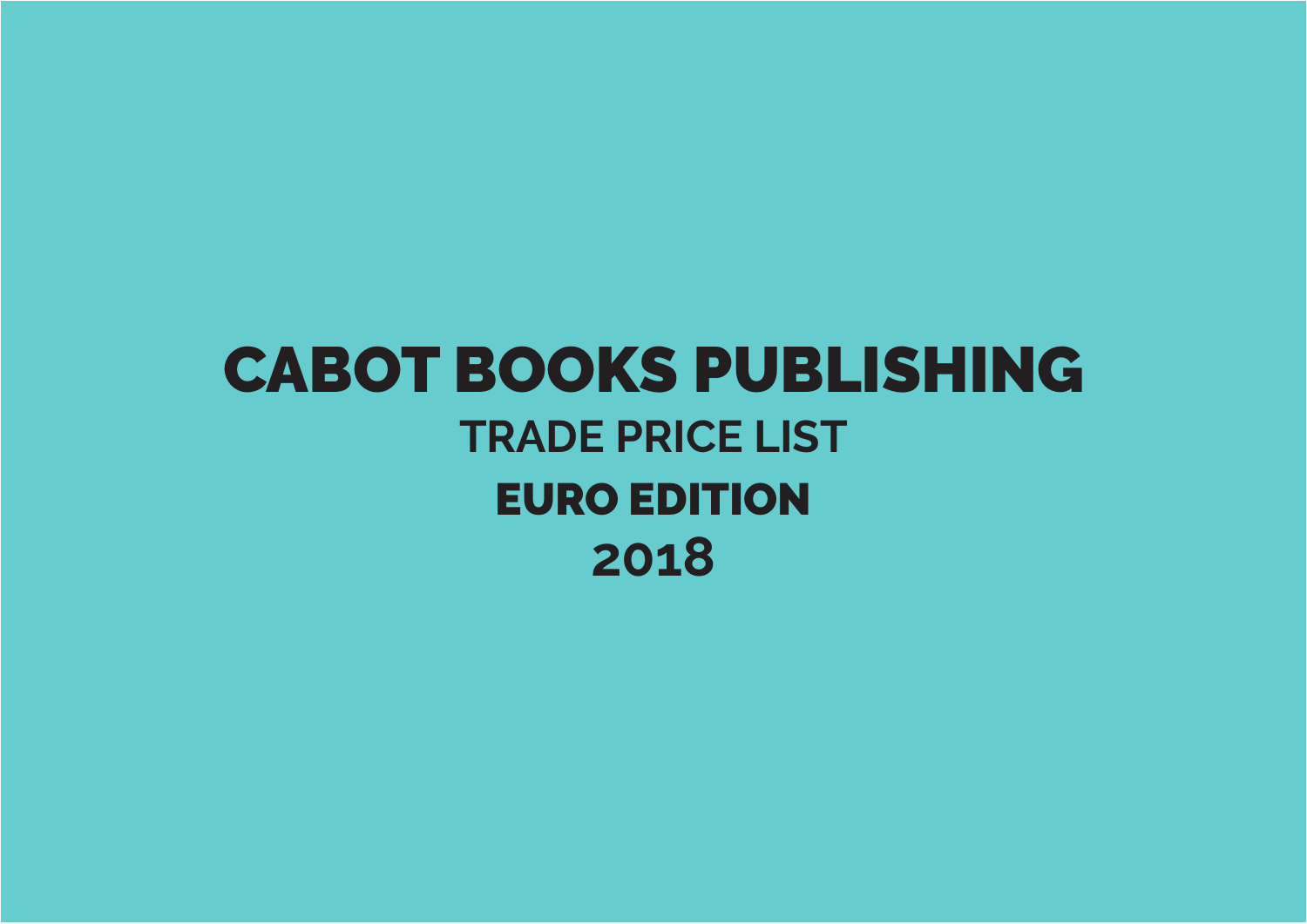| Pub.Ref. Number Book Title |                                                               | <b>List Price</b> | <b>Wholesale Price</b> | <b>Wholesale Price</b> | <b>Wholesale Price</b> | <b>Wholesale Price</b> |
|----------------------------|---------------------------------------------------------------|-------------------|------------------------|------------------------|------------------------|------------------------|
|                            | <b>CHORD BIBLE SERIES</b>                                     |                   | 5+ (40% Discount))     | 10+ (50% Discount)     | 20+ (55% Discount)     | 50+ (60% Discount)     |
| FF01US                     | The Irish Bouzouki Chord Bible: GDAD Irish Tuning             | €21.95            | €13.17                 | €10.98                 | €9.88                  | €8.78                  |
| FF02US                     | The Charango Chord Bible                                      | €21.95            | €13.17                 | €10.98                 | €9.88                  | €8.78                  |
| FF03US                     | The Tenor Mandola Chord Bible                                 | €21.95            | €13.17                 | €10.98                 | €9.88                  | €8.78                  |
| FF04US                     | The Mandocello Chord Bible                                    | €21.95            | €13.17                 | €10.98                 | €9.88                  | €8.78                  |
| FF05US                     | The Tenor Banjo Chord Bible                                   | €21.95            | €13.17                 | €10.98                 | €9.88                  | €8.78                  |
| FF06US                     | The Octave Mandolin Chord Bible                               | €21.95            | €13.17                 | €10.98                 | €9.88                  | €8.78                  |
| FF07US                     | The Irish Tenor Banjo Chord Bible                             | €21.95            | €13.17                 | €10.98                 | €9.88                  | €8.78                  |
| FF08US                     | The Ukulele Chord Bible: Standard C Tuning                    | €21.95            | €13.17                 | €10.98                 | €9.88                  | €8.78                  |
| FF09US                     | The Greek Bouzouki Chord Bible                                | €21.95            | €13.17                 | €10.98                 | €9.88                  | €8.78                  |
| FF10US                     | The Baritone Ukulele Chord Bible                              | €21.95            | €13.17                 | €10.98                 | €9.88                  | €8.78                  |
| FF11US                     | The Venezuelan Cuatro Chord Bible                             | €21.95            | €13.17                 | €10.98                 | €9.88                  | €8.78                  |
| FF12US                     | The Mandolin Chord Bible                                      | €21.95            | €13.17                 | €10.98                 | €9.88                  | €8.78                  |
| FF13US                     | The Irish Bouzouki Chord Bible: GDAE Mandolin Tuning          | €21.95            | €13.17                 | €10.98                 | €9.88                  | €8.78                  |
| FF14US                     | The Tres Cubano Chord Bible                                   | €21.95            | €13.17                 | €10.98                 | €9.88                  | €8.78                  |
| FF15US                     | The Tenor Guitar Chord Bible: Chicago Tuning                  | €21.95            | €13.17                 | €10.98                 | €9.88                  | €8.78                  |
| FF16US                     | The Tenor Guitar Chord Bible: Standard & Irish Tunings        | €21.95            | €13.17                 | €10.98                 | €9.88                  | €8.78                  |
| FF17US                     | The Puerto Rican Cuatro Chord Bible                           | €21.95            | €13.17                 | €10.98                 | €9.88                  | €8.78                  |
| FF18US                     | The Plectrum Banjo Chord Bible                                | €21.95            | €13.17                 | €10.98                 | €9.88                  | €8.78                  |
| FF19US                     | The Bluegrass Banjo Chord Bible: 5-String Open G Tuning       | €21.95            | €13.17                 | €10.98                 | €9.88                  | €8.78                  |
| FF20US                     | The Cavaquinho Chord Bible                                    | €21.95            | €13.17                 | €10.98                 | €9.88                  | €8.78                  |
| FF21US                     | The Cittern Longscale Chord Bible                             | €21.95            | €13.17                 | €10.98                 | €9.88                  | €8.78                  |
| FF22US                     | The Portuguese Coimbra Guitar Chord Bible                     | €21.95            | €13.17                 | €10.98                 | €9.88                  | €8.78                  |
| FF23US                     | The Ukulele Chord Bible: D Tuning                             | €21.95            | €13.17                 | €10.98                 | €9.88                  | €8.78                  |
| FF24US                     | The Portuguese Lisboa Guitar Chord Bible                      | €21.95            | €13.17                 | €10.98                 | €9.88                  | €8.78                  |
| FF25US                     | The Cittern Shortscale Chord Bible                            | €21.95            | €13.17                 | €10.98                 | €9.88                  | €8.78                  |
| FF26US                     | The Renaissance Lute Chord Bible                              | €21.95            | €13.17                 | €10.98                 | €9.88                  | €8.78                  |
| FF27US                     | The Ronroco Chord Bible                                       | €21.95            | €13.17                 | €10.98                 | €9.88                  | €8.78                  |
| FF28US                     | The Walaycho Chord Bible                                      | € 19.95           | €11.97                 | €9.98                  | €8.98                  | €8.78                  |
| FF29US                     | The Waldzither Chord Bible                                    | €21.95            | €13.17                 | €10.98                 | €9.88                  | €8.78                  |
| FF30US                     | The Requinto Chord Bible                                      | €21.95            | € 13.17                | €10.98                 | €9.88                  | €8.78                  |
| FF31US                     | The Baritone Guitar Chord Bible: Low B Tuning                 | €21.95            | €13.17                 | €10.98                 | €9.88                  | €8.78                  |
| FF32US                     | The Laud Chord Bible: Traditional Spanish Tuning              | €21.95            | € 13.17                | €10.98                 | €9.88                  | €8.78                  |
| FF33US                     | The Baritone Guitar Chord Bible: Low A Tuning                 | €21.95            | €13.17                 | €10.98                 | €9.88                  | €8.78                  |
| FF34US                     | The Bajo Sexto & Quinto Chord Bible                           | €21.95            | €13.17                 | €10.98                 | €9.88                  | €8.78                  |
| FF35US                     | The Guitar Chord Bible                                        | € 19.95           | €11.97                 | €9.98                  | €8.98                  | €7.99                  |
| FF36US                     | The Left-Handed Guitar Chord Bible                            | €19.95            | €11.97                 | €9.98                  | €8.98                  | €7.99                  |
| FF37US                     | The Colombian Tiple Chord Bible: Traditional & Modern Tunings | €21.95            | €13.17                 | €10.98                 | €9.88                  | €8.78                  |